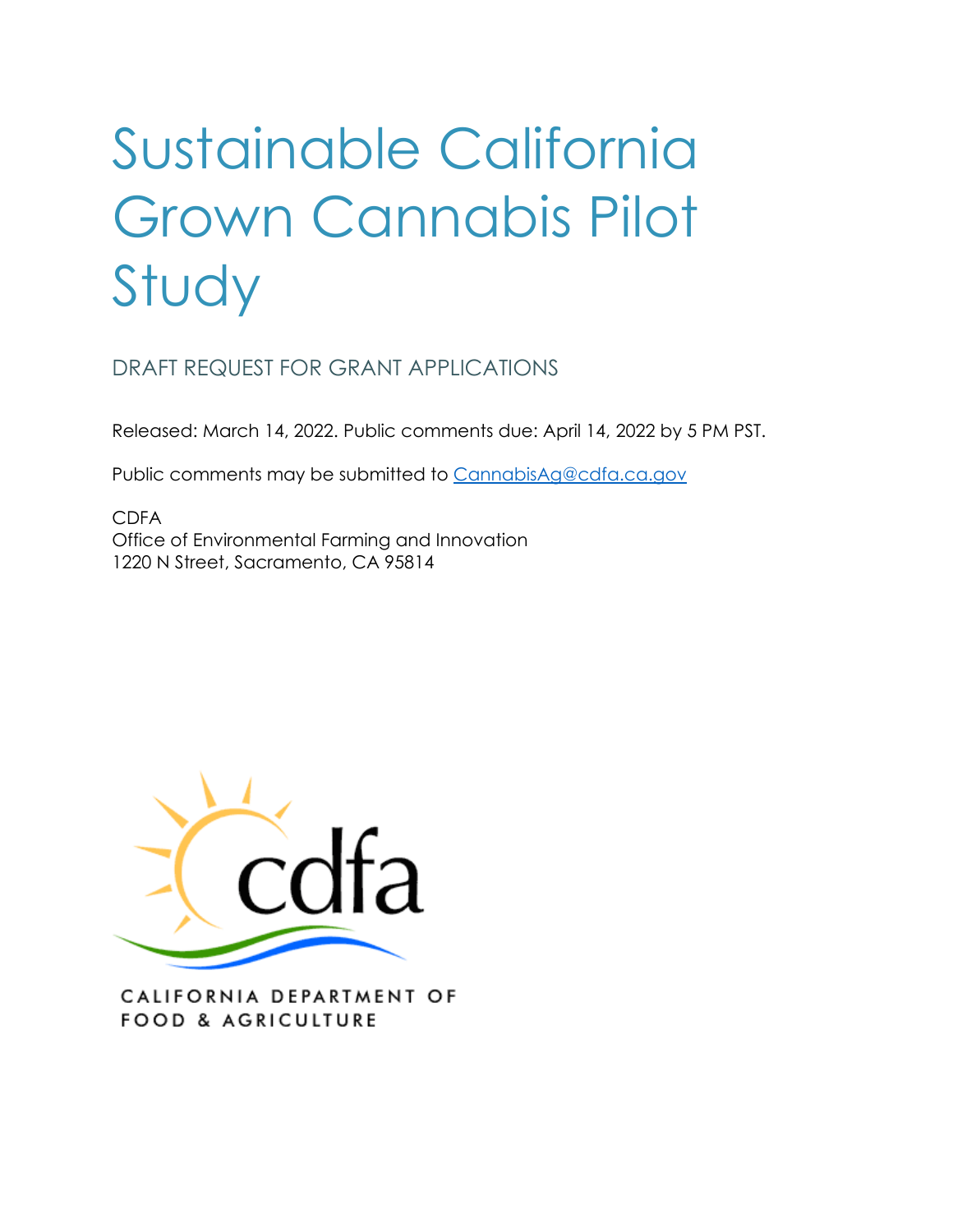# Contents

| 13 |
|----|
|    |
|    |
|    |
|    |
|    |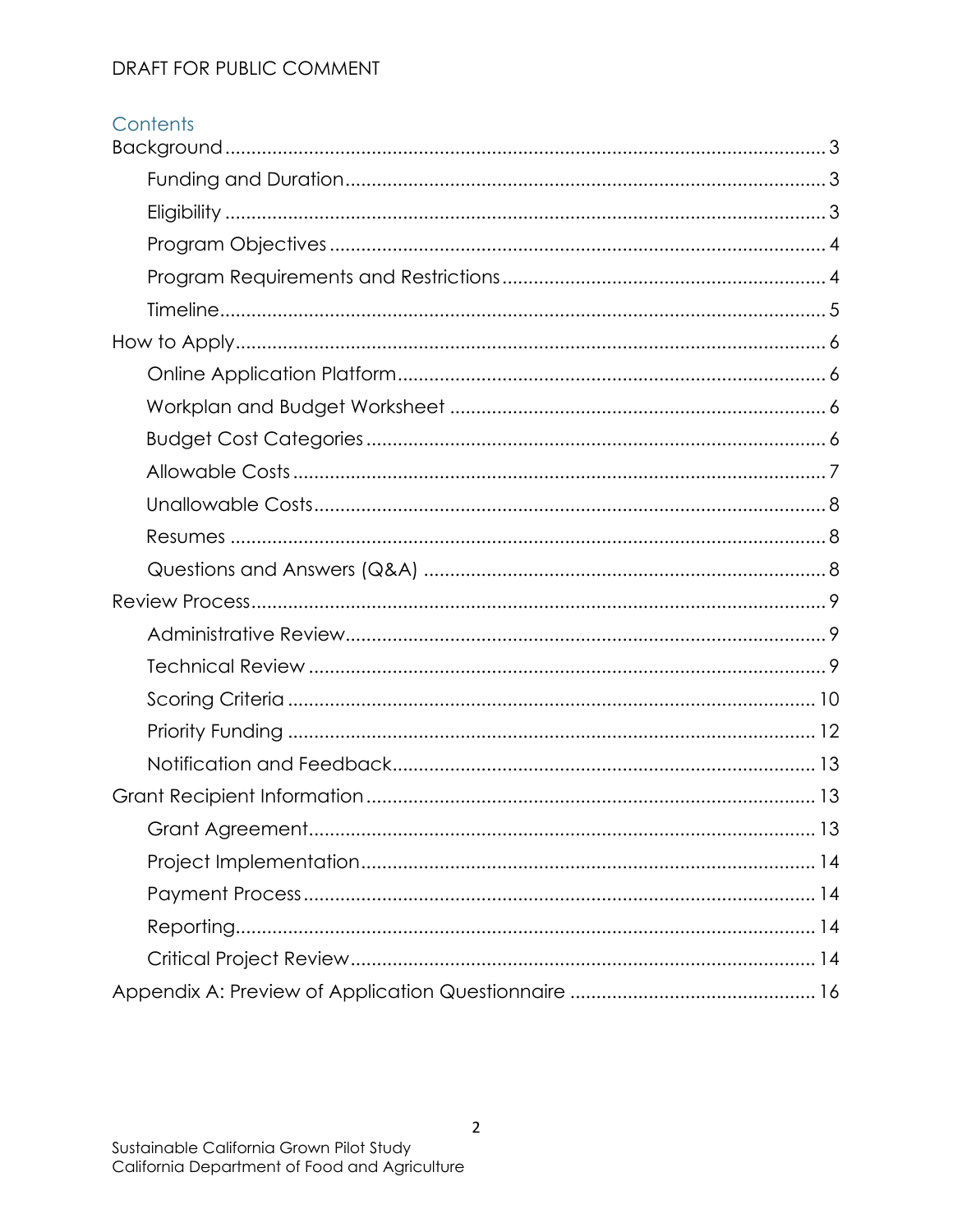# <span id="page-2-0"></span>Background

cannabis. One of the primary goals of regulating cannabis in California is to help address environmental benefits and concerns associated with its cultivation. For example, greenhouse gas emission (GHG) reduction potential, sustainable land use, soil health benefits, pesticide use, and water resource management, are some of the many environmental interests associated with the cultivation of

 Sustainable California Grown Cannabis (SCGC) pilot study. The program will Senate Bill 170 (Skinner, Budget Act of 2021, Chapter 240) includes \$9 million in funding to the California Department of Food and Agriculture (CDFA) for a provide funding to incentivize licensed outdoor cannabis growers from legacy cultivation areas to participate in the collection of data to benchmark best management practices (BMPs) to reduce the environmental impact of outdoor cannabis cultivation. The study will focus on sustainable water and energy use; pest management and fertilizer practices; and soil health. Applicants may focus on specific practices associated with one or more of these areas.

### <span id="page-2-1"></span>**Funding and Duration**

CDFA will award up to \$7.5 million to eligible organizations.

- $\Box$  The grant term will be 36 months.
- $\Box$  The maximum award amount is \$2,500,000.
- CDFA reserves the right to offer an award different than the amount requested.
- Funds are distributed on a reimbursement basis following submission of quarterly invoices and reports on work completed by the awardee.
- □ Grant funds may not be expended prior to execution of the grant agreements for awarded projects, or after the completion of the grant agreement term.

# <span id="page-2-2"></span>**Eligibility**

The following entities are eligible to apply for the SCGC grants:

- □ Resource Conservation Districts (RCDs)
- University of California, California Community Colleges or California State **Universities**
- Non-profit organizations
- □ Federal labs and experiment stations
- Federally- and California-Recognized Native American Indian Tribes

Entities applying for SCGC grants must have demonstrated expertise in cannabis cultivation or the practices proposed for study (e.g., on-farm irrigation water and energy use efficiency standards, evaluation, and implementation of efficient practices and/or on-farm nutrient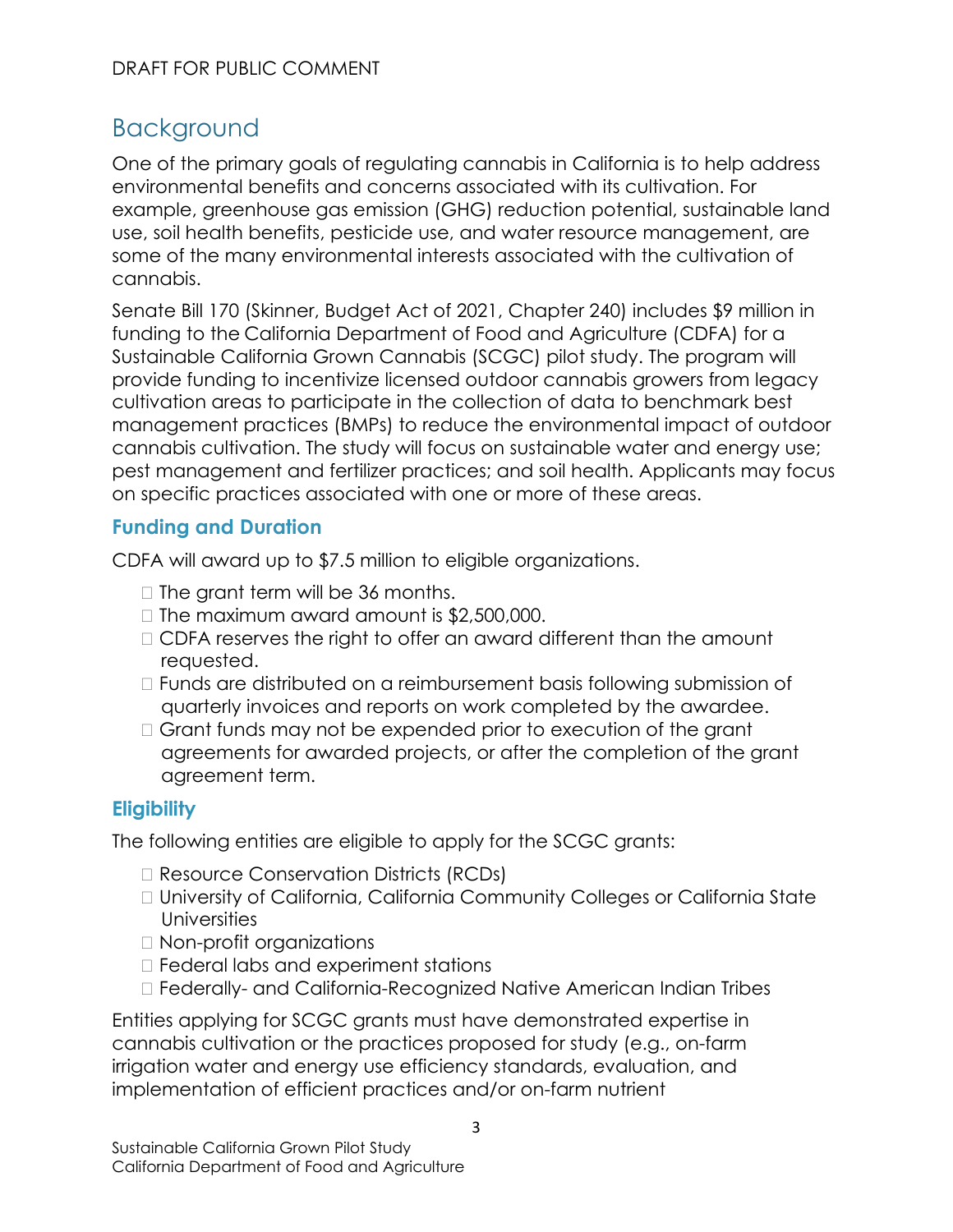management). Lead applicants are encouraged to partner with groundwater sustainability agencies, cannabis growers, irrigation districts, and/or water quality coalitions to address local concerns and use existing outreach networks.

CDFA strongly encourages partnerships between the above entities in submitting application for the SCGC pilot study.

Entities receiving grant award funds must be located in California with a physical California business address.

### <span id="page-3-0"></span>**Program Objectives**

 The SCGC pilot study has two objectives. Applicants may apply for funding to engage in one or both objectives:

- 1. **Identify, test, and promote environmentally friendly BMPs to reduce the environmental impact of outdoor cannabis cultivation**
- 2. **Provide funding to incentivize licensed legacy outdoor cannabis growers to participate in the collection of data to develop the BMPs and participate in demonstration projects.**

### <span id="page-3-1"></span>**Program Requirements and Restrictions**

- $\Box$  The studies must focus on the development of specific BMPs for sustainable outdoor cannabis cultivation. Practices should support [CDFA's Climate](https://www.cdfa.ca.gov/oefi/)  [Smart Agriculture \(CSA\)](https://www.cdfa.ca.gov/oefi/) programs' goal to promote environmental sustainability.
- When applicable, the SCGC studies must quantify the benefits in CO2e reductions for each relevant practice using experimental scientific statistically significant studies with measured outcomes and data. Existing quantification tools, such as Comet-Planner, that estimate the CO2e reductions may not be used as the primary method of quantifying actual reductions for the SCGC pilot study.
- $\Box$  Applications must include partnership with a minimum of 10 licensed outdoor cultivators and will be responsible for distributing funds to cultivators participating in the study.
- be identified; however, the applicant should list partnering organizations  $\Box$  An estimate of the number of cultivators participating in the study will need to be provided at time of application. Specific cultivators do not need to (e.g., non-profit local grower association).
- □ Studies must include at least one demonstration project for proposed practices.
- $\Box$  The total reimbursement to a single cultivator participating in the study must not exceed \$25,000 per year.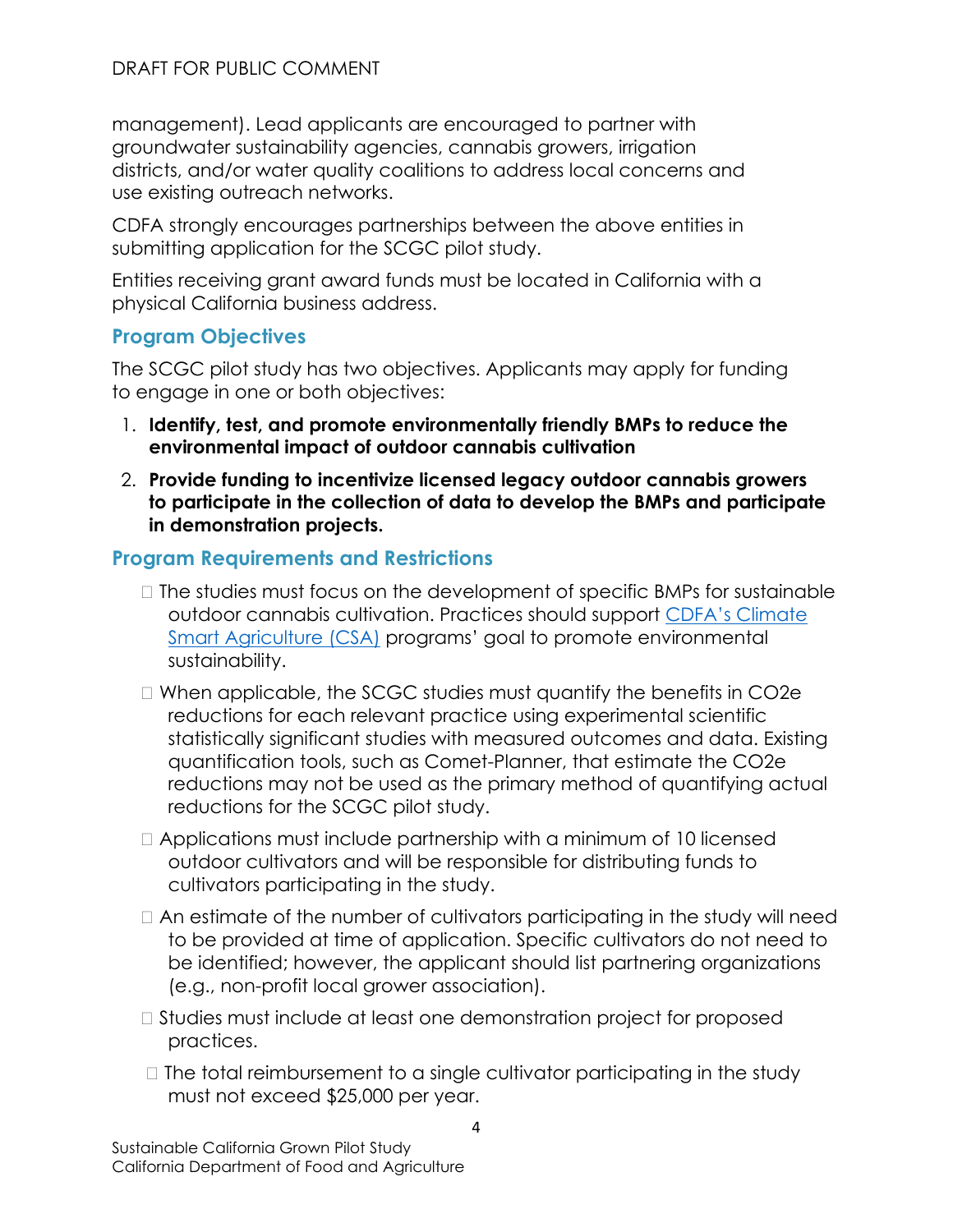- Cultivators without active cultivation licenses may not participate in the study at any time. CDFA will require a list of participating cultivators prior to starting the study.
- $\Box$  An applicant may not be the lead applicant for more than one SCGC grant application. Multiple organizations can partner on a single application. CDFA encourages to partner with pest management and fertilizer specialists; irrigation and energy specialists; soil scientists; resource conservation district experts, and academic scientists to develop BMPs.
- Applicants must declare all conflict(s) of interest including sponsorship or funding by any corporation that may benefit from CDFA's CSA incentives programs.
- Prioritized funding will be provided to SCGC pilot study applicants in the following order;
	- 1. 25% of funds to be expended to include Socially Disadvantaged Cultivators (SDCs), Priority Populations, or Cannabis Equity Businesses (CEBs) as defined by the Department of Cannabis Control. These groups are further defined in the Scoring Criteria/Priority Funding section of this RGA.
	- to smaller farms. 2. CDFA will consider farm size when making awards with priority provided
- $\Box$  This is a reimbursement program with cost incurred first by the awardee and invoices submitted to CDFA for reimbursement.
	- •25% advanced payments may be provided with appropriate justification.
	- •10% of the funds will be withheld until project completion, submission of all required reports and documentation, and verification.

### <span id="page-4-0"></span>**Timeline**

| <b>Activity</b>                             | <b>Tentative Dates</b> |
|---------------------------------------------|------------------------|
| Application period begins                   | June 1, 2022           |
| Applications due                            | July 1, 2022           |
| Review of applications received             | <b>July 2022</b>       |
| Announcement of awards                      | August 2022            |
| Execution of grant agreements               | September 2022         |
| Sustainable California Grown Cannabis pilot | September 2022 -       |
| study Implementation                        | December 31, 2025      |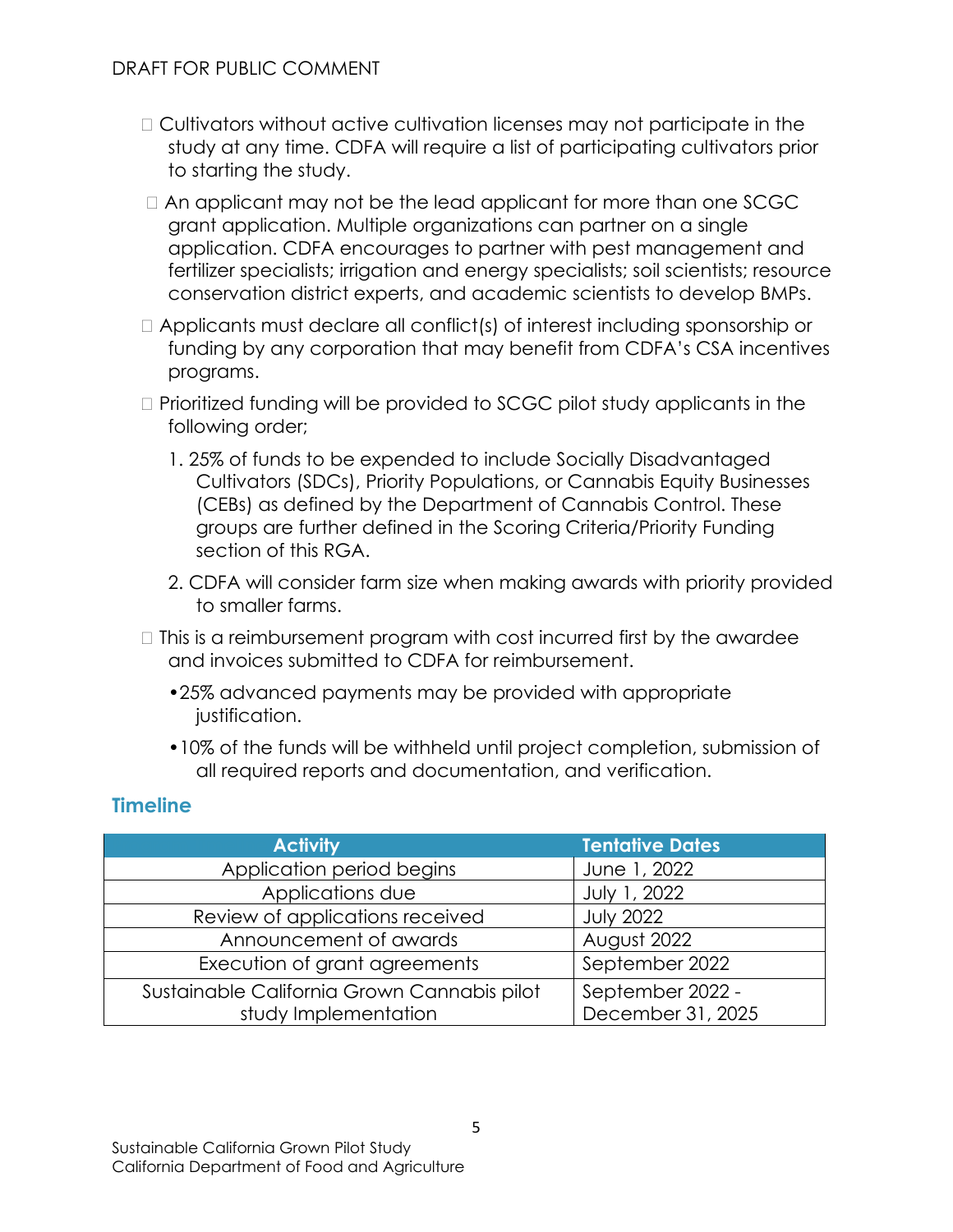# <span id="page-5-0"></span>How to Apply

# <span id="page-5-1"></span>**Online Application Platform**

- The SCGC pilot study application must be submitted online.
- The application materials and a link to the application portal can be found at: [https://www.cdfa.ca.gov/oefi/scgc/.](https://www.cdfa.ca.gov/oefi/scgc/)
- Applicants must create a user account to submit a grant application.
- All applications, supporting documents and submissions are subject to public disclosure including posting on the CDFA Office of Environmental Farming and Innovation (OEFI) website.

 all entities involved in executing the SCGC pilot study grant objectives. If awarded, the SCGC pilot study grant agreement will be between CDFA and CDFA requires information in the Application Questionnaire (Appendix A) for the lead applicant organization. The lead organization must ensure that all required and proposed tasks are fully completed by the project end date and for quarterly reporting.

In addition to completing the online application questionnaire, applicants will upload several required attachments including the workplan, budget worksheet and resumes of the principal investigators.

### <span id="page-5-2"></span>Workplan and Budget Worksheet

Applicants will complete and upload a Workplan and Budget Worksheet to identify the objectives, activities, tasks and costs associated with the project. The Workplan and Budget Worksheet (MS Excel file) is available at : [https://www.cdfa.ca.gov/oefi/scgc/.](https://www.cdfa.ca.gov/oefi/scgc/) University of California and California State Universities will use Worksheet (MS Excel file) designated for UC and CSU. All other organizations will use the Worksheet (MS Excel file) designated for nonprofits and Resource Conservation Districts.

 Each budget item entered into the worksheet must support a Program Objective. Applicants must clearly describe each participating organization's anticipated expenses, as applicable. All costs must be directly related to and necessary for completion of project. Awarded funds will be paid to the lead organization. The lead organization is responsible for disbursement of funds to other participating organizations and contractors.

### <span id="page-5-3"></span>Budget Cost Categories

 associated with each activity by individuals employed by the applicant **Personnel:** Estimate the hourly cost of salary, wages and fringe benefits organization.

**Contractor:** Estimate the cost of work on the project that will be performed by individuals/organizations other than the applicant (e.g., consultants,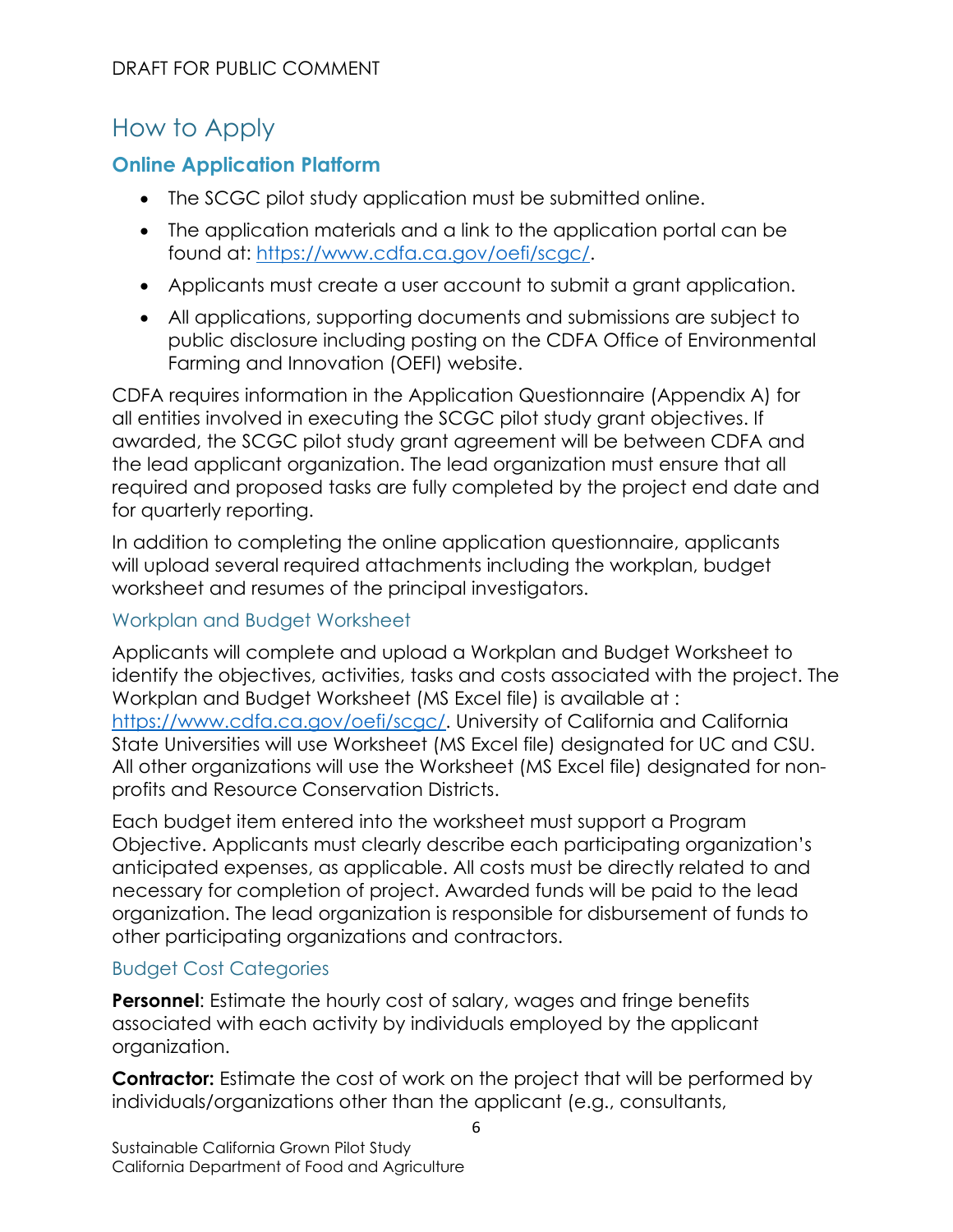associated salary and wages, fringe benefits, travel, equipment, supplies, other, contractors, partner organizations, etc.). This amount should include all and indirect costs. List the services to be provided and the contractors that will work on the project and be paid with grant funds.

**Supplies:** Estimate the cost of supplies associated with each activity. Supplies are items with an acquisition cost less than \$5,000 per unit that are used exclusively for the objectives of the project. Categorize the types of supplies to be purchased. General use office supplies (paper, printer ink, pens, etc.), facilities costs (telephone, internet, etc.), and administrative costs are considered indirect and should not be included under Supplies.

**Equipment:** Estimate the cost of equipment associated with each activity. Equipment is nonexpendable, tangible personal property with a useful life of more than one year and an acquisition cost which equals or exceeds \$5,000.

**Travel:** Estimate the cost of project-related travel associated with each activity except contractual personnel. In the description column, describe the travel that will be necessary to accomplish the objectives of the project.

**Other:** Estimate the cost of all other project related expenses to support each activity. Expenses typically listed under "Other" include registration fees to attend professional education or training, meeting space or equipment rentals, subscriptions, etc. List the specific types of expenses necessary to accomplish the objectives of the project.

 be tied directly to the activities of the grant. Examples of common indirect costs service, maintenance, and general office supplies. University of California (UC) **Indirect:** Indirect costs are facilities and administrative costs that cannot easily include administrative/clerical services, rent, utilities, internet and telephone and California State Universities (CSU) may claim the established indirect cost rate with CDFA. All other eligible organizations may claim an indirect cost rate of 20 percent of total direct costs.

### <span id="page-6-0"></span>Allowable Costs

Examples of allowable costs include:

### **Personnel and/or Contractor** expenses associated with:

- • Conducting on farm water use efficiency audits with the purpose of calculating efficiency metrics.
- Developing, facilitating, and administering in-person and online water, pest and/or nutrient management trainings for interested parties.
- Developing and administering on-farm demonstration projects which will inform sustainable cannabis BMPs.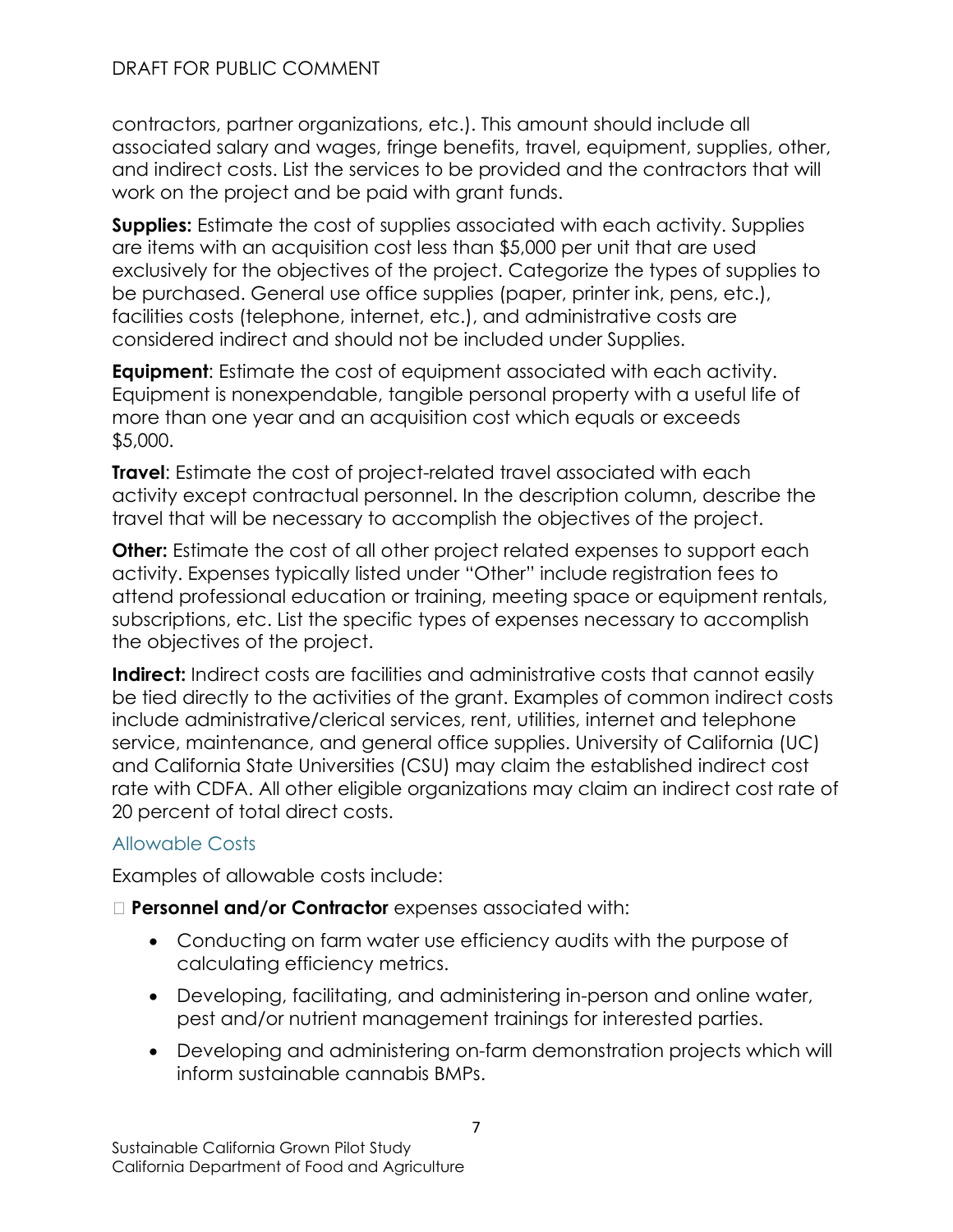- Translation services to increase the impact of sustainability related activities, workshops, and/or trainings.
- Reporting and invoicing.
- Participating in professional development courses and training relevant to the study objectives.
- **Travel Expenses** to farms or training venues including mileage, lodging, per diem, vehicle rental and/or leasing of a vehicle.
- **Supplies and/or Equipment** needed for irrigation system or pump evaluation or training including computers, software and vehicle renting or leasing.

### <span id="page-7-0"></span>Unallowable Costs

Examples of unallowable costs include but are not limited to:

- $\Box$  Personnel or contractor hours that are not related to sustainable cannabis BMPs and/or evaluation, audits, training, administration, or other non-related fields.
- □ Completion of tasks that are outside of approved workplan and budget
- Assisting cultivators as they apply for or implement other grant projects
- □ Non-grant-related research
- Food/drinks and entertainment
- $\Box$  The purchase of a vehicle

### <span id="page-7-1"></span>Resumes

Upload resumes of key personnel from each participating organization and contractors and indicate the role of each person whose resume is attached. Provide in PDF format. Resumes must provide evidence of expertise in irrigation water use efficiency and nutrient management.

### <span id="page-7-2"></span>**Questions and Answers (Q&A)**

During the application period, CDFA will host an informational webinar to provide an overview of program guidelines and application materials. Visit the CDFA SCGC website for more information and to register for the webinar.

General questions regarding the solicitation process may be submitted to [CannabisAg@cdfa.ca.gov.](mailto:CannabisAg@cdfa.ca.gov) Responses to all questions received by email will be posted to CDFA's Technical Assistance website according the following schedule:

| <b>Questions Received By: Responses Provided By:</b> |               |  |
|------------------------------------------------------|---------------|--|
| June 8, 2022                                         | June 16, 2022 |  |
|                                                      |               |  |
|                                                      |               |  |
|                                                      |               |  |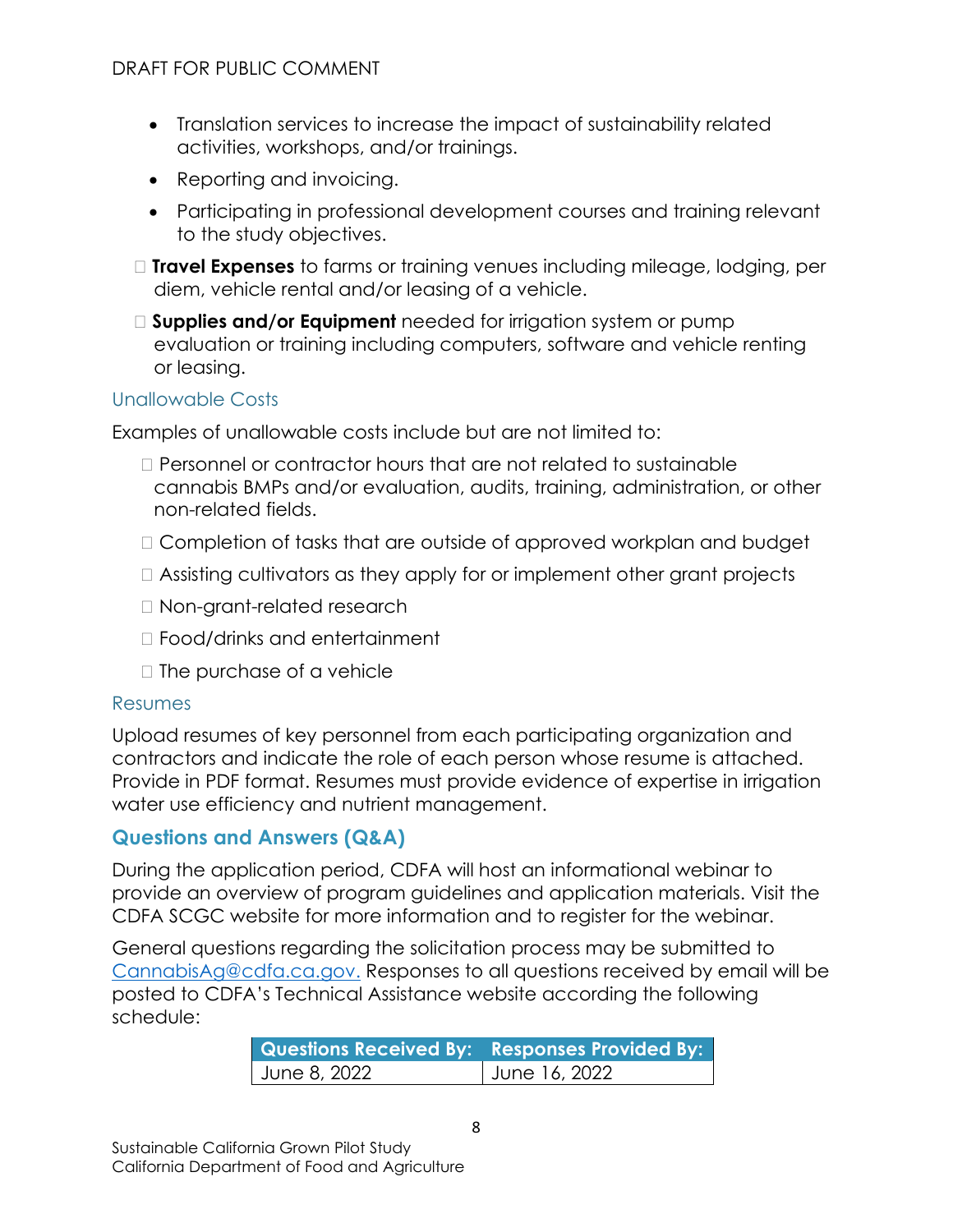June 16, 2022 at 5:00 p.m. PT is the final deadline to submit questions for the SCGC pilot study grant application. To maintain the integrity of the competitive grant process, CDFA is unable to advise and/or provide individuals with any information regarding specific grant application questions during the solicitation process.

# <span id="page-8-0"></span>Review Process

Applications will be reviewed in a two-stage process:

### <span id="page-8-1"></span>**Administrative Review**

The purpose of the administrative review is to determine whether grant application requirements are met. During the administrative review, the following will result in the automatic disqualification of a grant application:

- $\Box$  Incomplete grant applications: applications with one or more unanswered questions necessary for administrative or technical review.
- $\Box$  Incomplete grant applications: applications with missing, blank, unreadable, corrupt, or otherwise unusable attachments.
- Applications that include activities outside the grant duration.
- Applications with unallowable costs or activities necessary to complete the project objectives.
- □ Requests for more than the maximum award amount.
- Applications that do not comply with Eligibility or meet Program Requirements and Restrictions

 the preceding reasons may be appealed to CDFA's Office of Hearings and APPEAL RIGHTS: Any disqualification taken during the administrative review for Appeals Office within 10 days of receiving a notice of disqualification from CDFA. The appeal must be in writing and signed by the responsible party name on the grant application. It must state the grounds for the appeal and include any supporting documents and a copy of the CDFA decision being challenged. The submissions must be sent to the California Department of Food and Agriculture, Office of Hearings and Appeals, 1220 N Street, Sacramento, CA 95814 or emailed to CDFA.LegalOffice@cdfa.ca.gov. If submissions are not received within the time frame provided above, the appeal will be denied.

### <span id="page-8-2"></span>**Technical Review**

 Technical review will be based on the detailed scoring criteria outlined below. Technical review will be completed by a State of California inter-agency technical review committee (including, but not limited to, the Department of Cannabis Control, State Water Resources Control Board, Department of Fish and Wildlife, and the Department of Pesticide Regulation) of subject matter experts. The Secretary of CDFA will review the project selections prior to the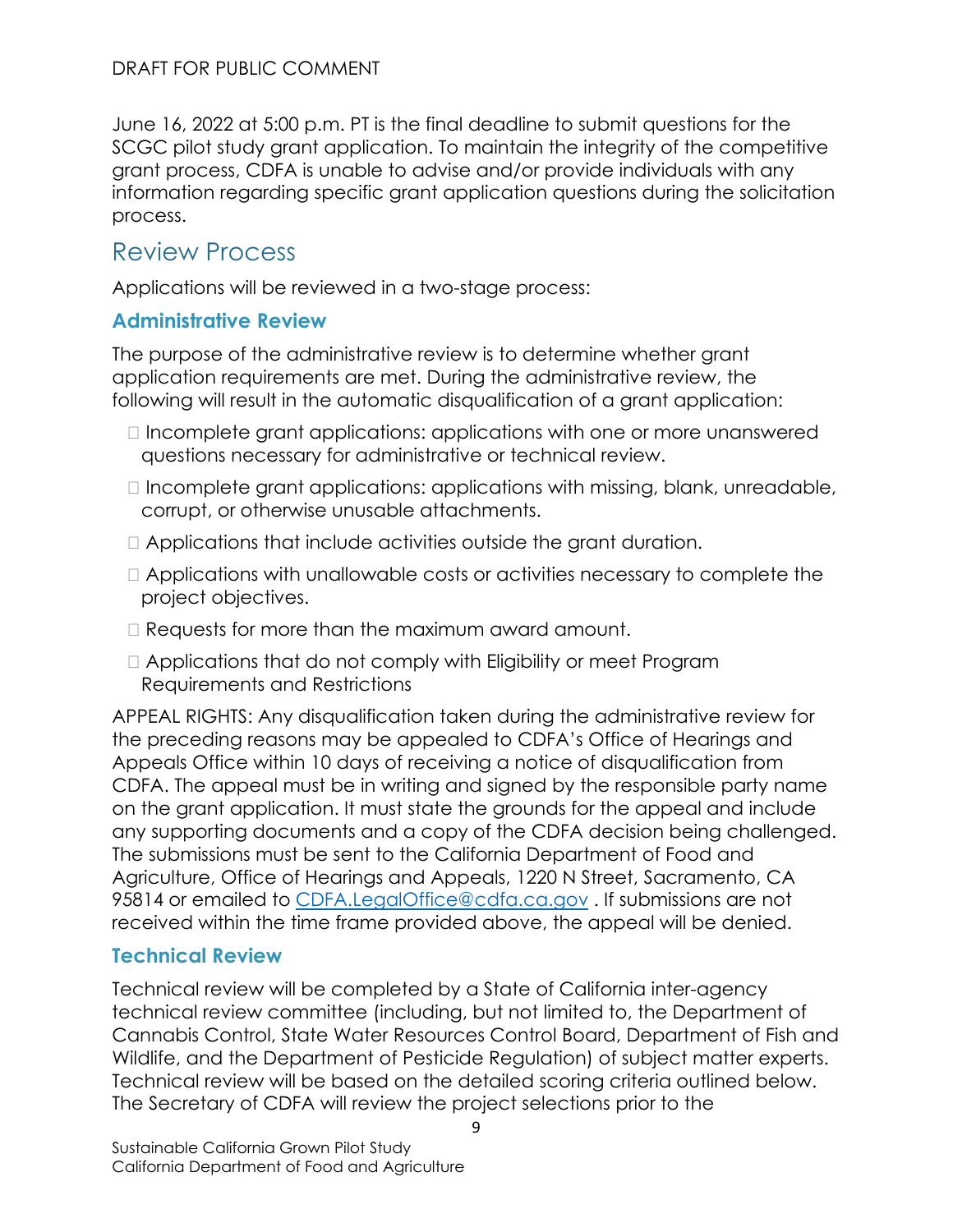announcement of funding. CDFA will select highest scoring applications for award of grant funds.

# <span id="page-9-0"></span>**Scoring Criteria**

| <b>Criteria</b>                                                                                                                                                                                                                                                                                                | <b>Maximum</b><br><b>Points</b> |  |
|----------------------------------------------------------------------------------------------------------------------------------------------------------------------------------------------------------------------------------------------------------------------------------------------------------------|---------------------------------|--|
| <b>Statement of Qualifications</b>                                                                                                                                                                                                                                                                             |                                 |  |
| $\Box$ Does the SOQ clearly identify the capacity of the lead<br>applicant organization to design or implement a study for the<br>collection of data to benchmark BMPs to understand the<br>environmental benefits and impact of cannabis cultivation?                                                         |                                 |  |
| $\Box$ Has the applicant adequately explained how the education,<br>work history, and/or technical expertise of key personnel makes<br>them qualified for this role?                                                                                                                                           |                                 |  |
| $\Box$ Are roles of key personnel from each participating organization<br>clearly described?                                                                                                                                                                                                                   |                                 |  |
| $\Box$ Does the application clearly identify the staff person or<br>personnel who will be involved in each task, including alternative<br>or secondary contacts?                                                                                                                                               |                                 |  |
| $\Box$ Does the project include partnership or regional coordination<br>among multiple organizations?                                                                                                                                                                                                          | 30                              |  |
| $\Box$ Do the resumes of individuals listed in the proposal align well<br>with relevant expertise?                                                                                                                                                                                                             |                                 |  |
| □ Does application clearly highlight and explain the lead<br>organization and its partners have the physical, practical and<br>scientific equipment and tools to evaluate BMPs for cannabis<br>cultivation and following;                                                                                      |                                 |  |
| o on-farm irrigation water use<br>energy use efficiency standards,<br>$\circ$<br>evaluation and implementation of efficient practices<br>$\circ$<br>and/or on-farm nutrient management<br>evaluation of soil health<br>$\circ$<br>evaluation of pesticide use in cannabis cultivation<br>$\circ$<br>operations |                                 |  |
| <b>Prioritization of Collaboration with Cannabis Cultivators</b>                                                                                                                                                                                                                                               |                                 |  |
| Are funds allocated for providing incentives to outdoor<br>cannabis cultivators from legacy growing regions?                                                                                                                                                                                                   | 15                              |  |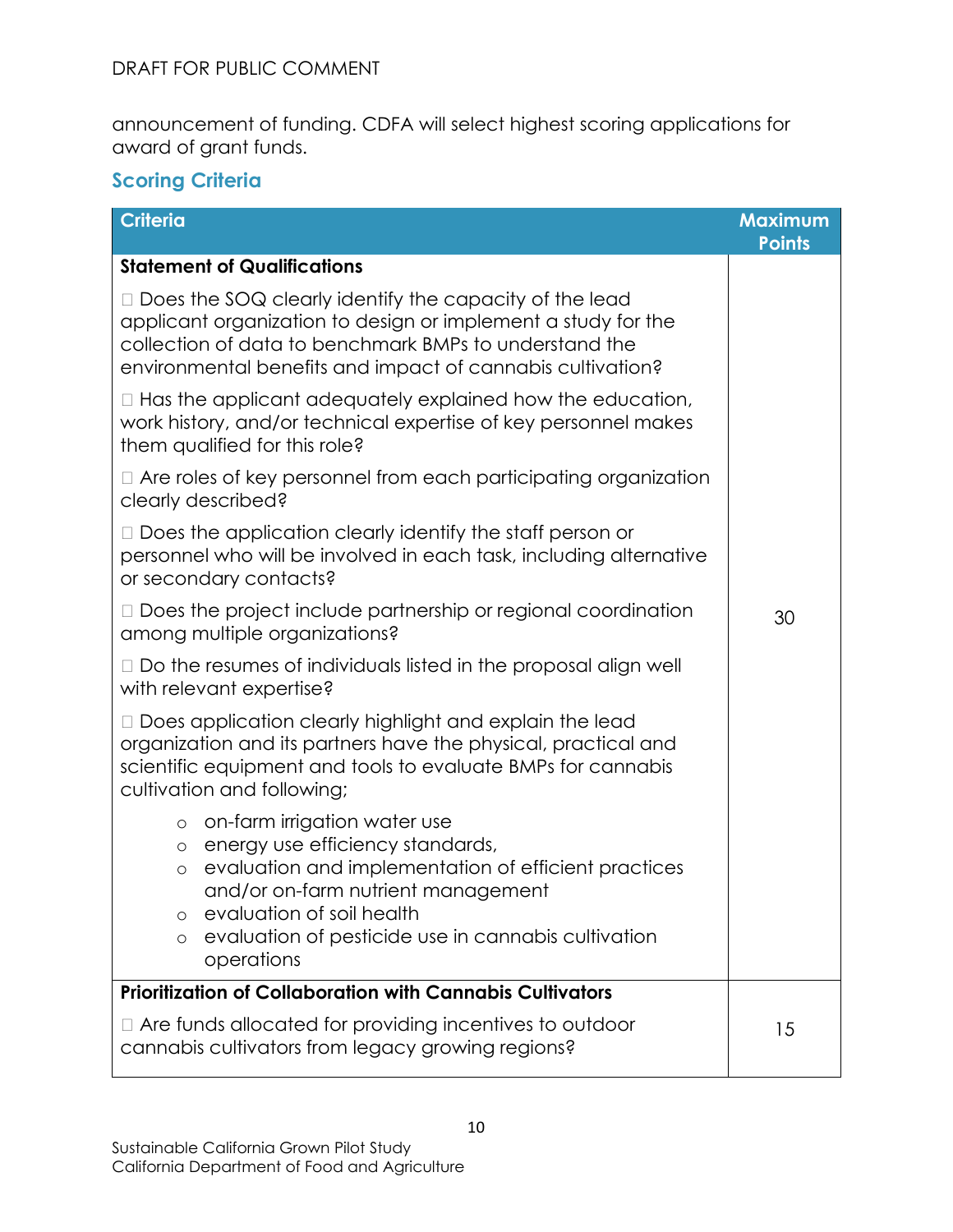| □ Does the Workplan/budget include adequate details about<br>how the organization will collaborate with outdoor cannabis<br>cultivators?                                        |     |  |
|---------------------------------------------------------------------------------------------------------------------------------------------------------------------------------|-----|--|
| $\Box$ Does the application narrative clearly identify expected costs<br>dedicated to assistance to collaborating with outdoor cannabis<br>cultivators?                         |     |  |
| Workplan                                                                                                                                                                        |     |  |
| $\Box$ Are the estimated number of farmers the applicant proposes to<br>collaborate with provided and reasonable?                                                               |     |  |
| $\Box$ Does the applicant provide sufficient details of all activities<br>proposed?                                                                                             |     |  |
| $\Box$ Does the workplan include in-field demonstration pilot projects<br>that help create a platform promoting widespread adoption of<br>the environmental impact of cannabis? |     |  |
| $\Box$ Does the applicant discuss their plan for conducting outreach<br>to the cannabis industry?                                                                               |     |  |
| □ Are the activities achievable with the requested budget?                                                                                                                      | 35  |  |
| $\Box$ Does the application include a detailed reporting and<br>evaluation component?                                                                                           |     |  |
| $\Box$ Does the applicant clearly indicate the regions that will be<br>served by the applicant?                                                                                 |     |  |
| □ Does the applicant clearly detail the organization's case for<br>serving the region proposed?                                                                                 |     |  |
| $\Box$ Does the applicant propose to provide assistance in languages<br>other than English?                                                                                     |     |  |
| □ Does the application clearly identify how the organization will<br>prioritize assistance for farms with a cannabis canopy of one acre<br>or less?                             |     |  |
| <b>Budget</b>                                                                                                                                                                   |     |  |
| □ Does the proposed budget outline all anticipated expenses?                                                                                                                    | 20  |  |
| Is the budget at or below the maximum award?<br>$\Box$                                                                                                                          |     |  |
| Are the costs included in the budget for each activity<br>reasonable? $\square$ is the Budget consistent with the Workplan?                                                     |     |  |
| Is the division of funds between activities reasonable?                                                                                                                         |     |  |
| Total                                                                                                                                                                           | 100 |  |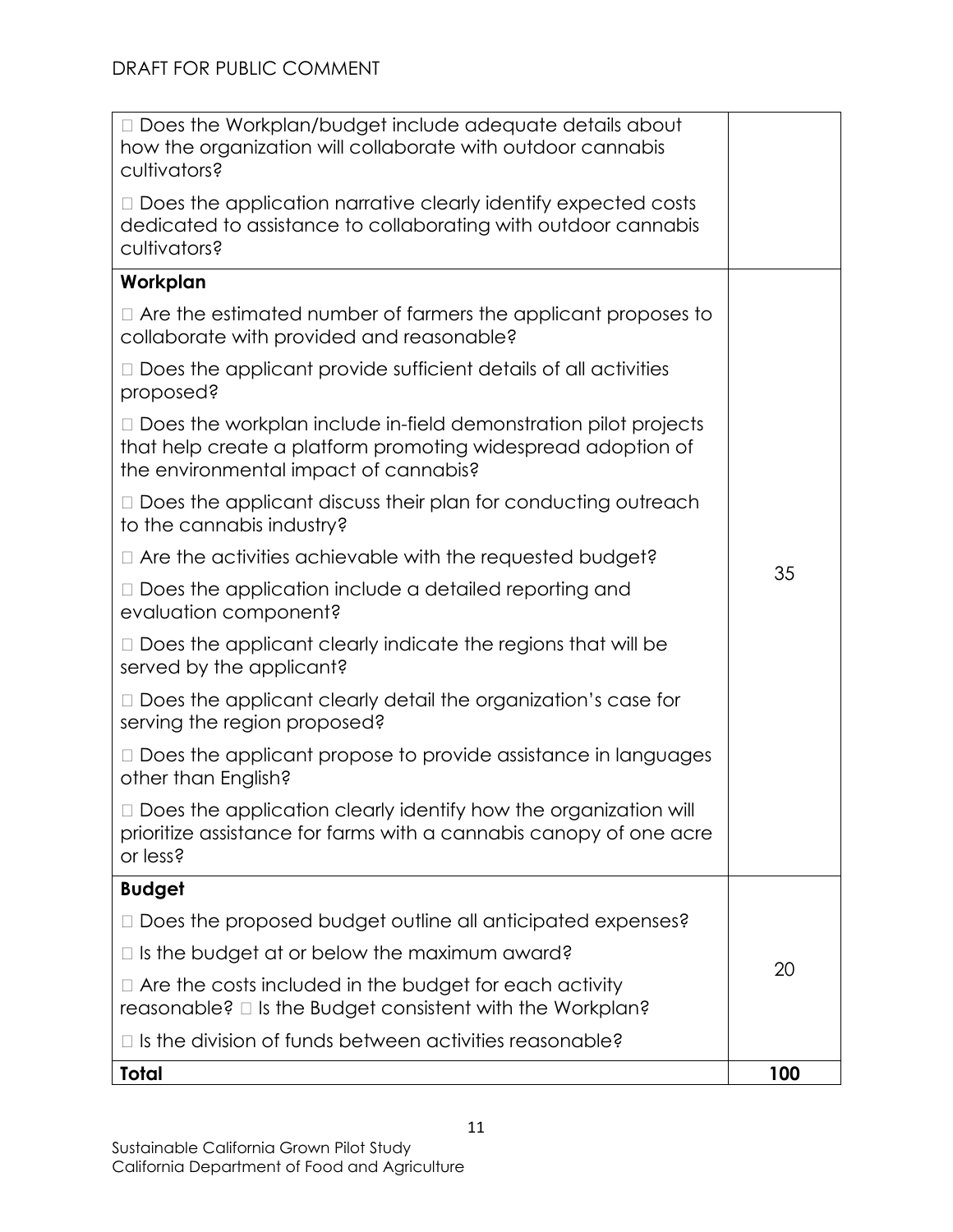The SCGC program strives to ensure statewide participation. The following list includes only counties with licensed outdoor cultivation. Counties categorized as legacy growing areas are italicized. CDFA will fund to the extent feasible, at least one study implementation area for each region noted below:

- Northern California counties: Humboldt, Trinity, Mendocino, Lake, Nevada, Colusa
- Central California counties: Santa Cruz, Monterey, Mono, Yolo, Placer, El Dorado, San Mateo, Sonoma, Calaveras, Stanislaus, Fresno, Kings, Inyo, Kern
- Southern California counties: Santa Barbara, Los Angeles, Riverside, San Luis Obispo

Past performance of applicants in OEFI programs, if applicable, may be taken into consideration during selection. Past performance may include timely and satisfactory completion of funded activities and reporting requirements.

# <span id="page-11-0"></span>**Priority Funding**

At least twenty-five percent (25 percent), of the funds available for cultivator participation will be reserved for studies including the following cultivator participants:

### **Socially Disadvantaged Cultivators**

 subjected to racial, ethnic, or gender prejudice because of their identity as CDFA encourages applications from organizations who serve small to medium sized and socially disadvantaged California food producers and farmworkers, including but not limited to BIMPOC (Black, Indigenous, Multiracial, and People of Color), LGBTQ+, women and veterans. To promote inclusion in the SCGC pilot study, applicants teaming with cultivators identifying as belonging to a socially disadvantaged group will receive priority for funding if they meet a minimum score of 30 points during the technical review. A socially disadvantaged cultivator will be defined as those groups included in the 2017 Farmer Equity Act (AB [1](#page-11-1)348 (Aguiar-Curry, 2017))<sup>1</sup> as a group whose members have been members of a group without regard to their individual qualities.

### **Benefits to Priority Populations**

Priority Populations[2](#page-11-2) include disadvantaged communities, low-income communities and low-income households and can be identified using the mapping tool provided at [https://webmaps.arb.ca.gov/PriorityPopulations/.](https://webmaps.arb.ca.gov/PriorityPopulations/) To benefit Priority Populations projects, must be located within an area designated

<span id="page-11-1"></span>1 [https://leginfo.legislature.ca.gov/faces/billTextClient.xhtml?bill\\_id=201720180AB1348](https://leginfo.legislature.ca.gov/faces/billTextClient.xhtml?bill_id=201720180AB1348) 

<span id="page-11-2"></span><sup>2</sup><http://www.caclimateinvestments.ca.gov/priority-populations>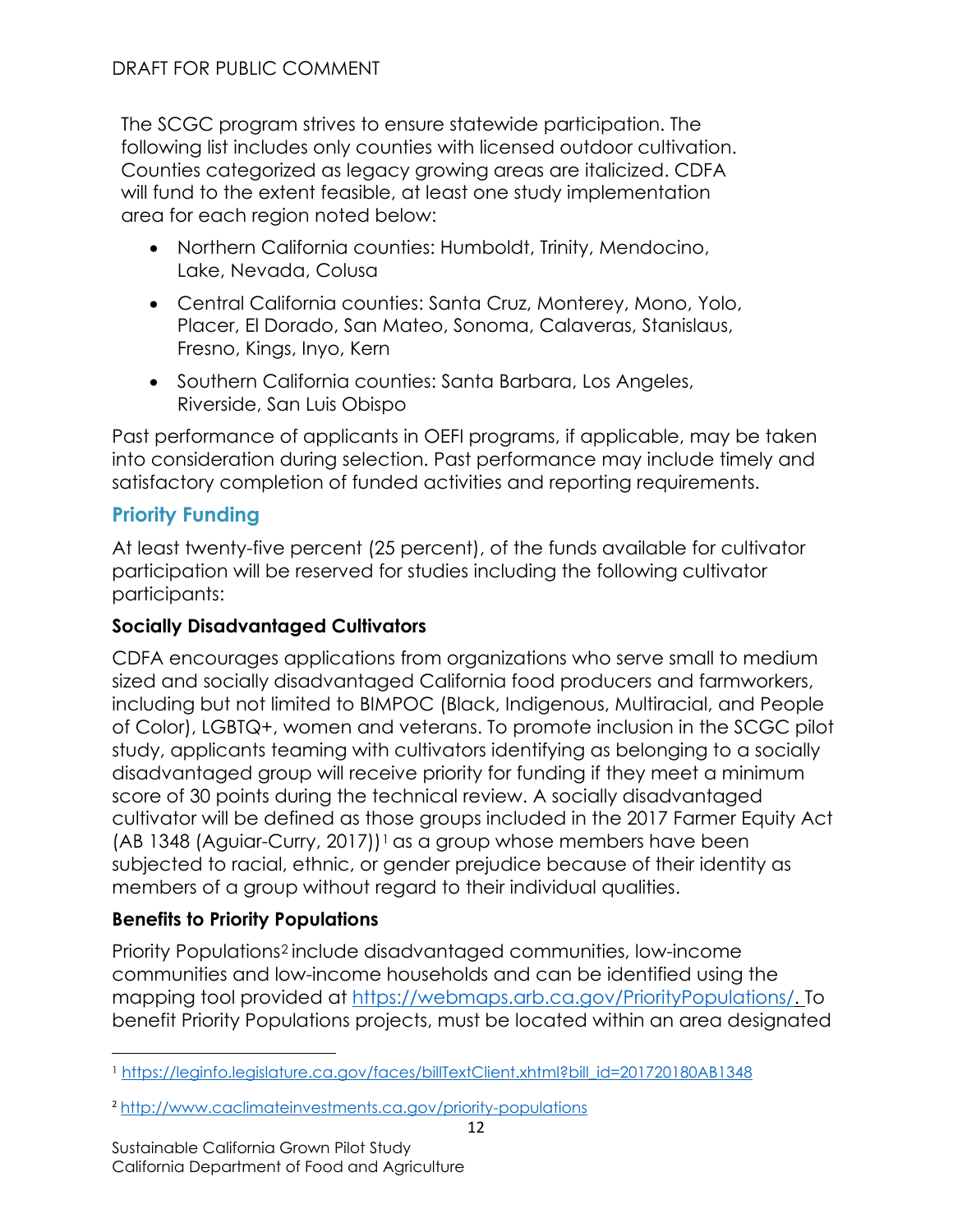as a Priority Population and reduce on-site emissions of criteria pollutants through reduced combustion of fossil fuels.

# **Cannabis Equity Businesses**

 Department of Cannabis Control (DCC). For more information on Cannabis Cannabis Equity Businesses are based on local ordinances addressing inclusion and support of individuals and communities in California's cannabis industry who are linked to populations or neighborhoods that were negatively or disproportionately impacted by cannabis criminalization. To be considered a Cannabis Equity Business an applicant must be approved as such by the Equity Businesses visit the [DCC website.](https://cannabis.ca.gov/)

# <span id="page-12-0"></span>**Notification and Feedback**

All applicants will be notified regarding the status of their grant applications. Successful applicants will receive specific instructions regarding the award process, including information on invoicing and reporting requirements. Applicants not selected for funding will receive feedback regarding their applications within 60 days after receiving notification. CDFA will post basic information on the SCGC webpage [\(https://www.cdfa.ca.gov/oefi/scgc/\)](https://www.cdfa.ca.gov/oefi/scgc/) regarding the applications received at least 10 days before awarding grant funds. After projects are selected and all funds are encumbered, CDFA will post an updated list of awarded projects. Applications will be treated in accordance with Public Records Act requirements and certain information, subject to those requirements, may be publicly disclosed.

# <span id="page-12-1"></span>Grant Recipient Information

# <span id="page-12-2"></span>**Grant Agreement**

Applicants selected for award of funds will receive a Grant Agreement package with specific instructions regarding award requirements including information on project implementation and payment process. Once a Grant Agreement is executed, grant recipients can begin implementation of the project. Grant recipients are responsible for the overall management of their awarded project to ensure all project activities are completed no later than the end of the grant agreement term (estimated for December 31, 2025).

| <b>Agreement Stage</b>                                                                                                     | <b>Completion Time</b>                                                                   |
|----------------------------------------------------------------------------------------------------------------------------|------------------------------------------------------------------------------------------|
| Grant packet is completed - CDFA<br>will work with awardees to get<br>information the state needs to<br>execute the grant. | Variable.<br>The timeline is dependent on when<br>information is provided to CDFA staff. |
| <b>Grant Execution</b>                                                                                                     | Up to 120 days                                                                           |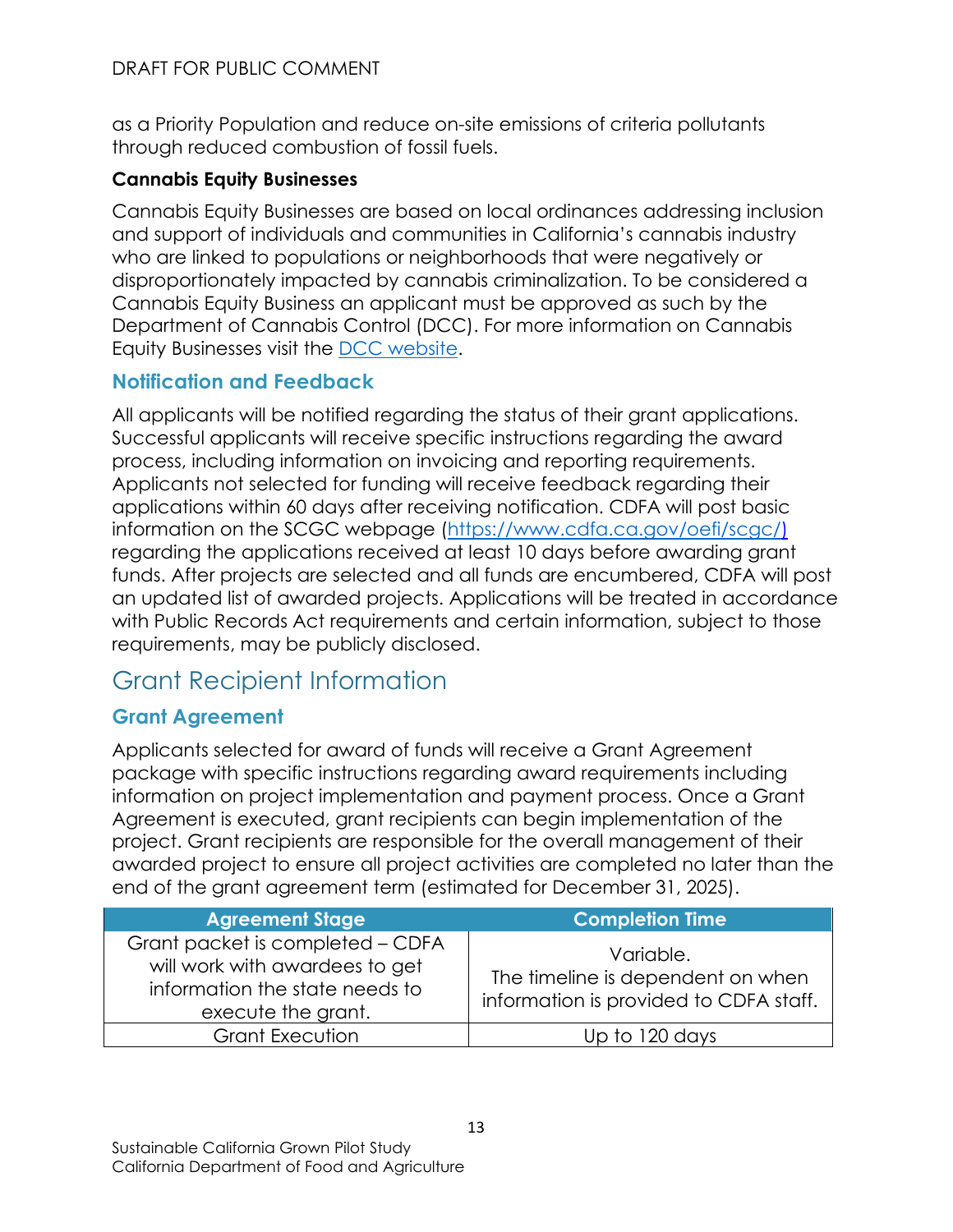### <span id="page-13-0"></span>**Project Implementation**

 recipients must maintain frequent communication with CDFA staff regarding Once a Grant agreement is executed the grant recipient can begin implementation of the project if it is after or on the official project start date (anticipated for September 2022). During the project implementation, grant BMP progress.

#### <span id="page-13-1"></span>**Payment Process**

 completed no later than December 31, 2025. CDFA will provide grant recipients with the necessary grant award and invoicing documents. Funds will be allocated on a reimbursement basis. Invoices must be submitted quarterly and include all supporting financial documentation to substantiate expenses CDFA will withhold 10 percent from the total grant award until a final report is submitted to ensure grant recipients meet all reporting requirements. Invoicing and closeout of all project expenditures must be

### <span id="page-13-2"></span>**Reporting**

Grant recipients must submit detailed quarterly Progress Reports to CDFA identifying activities accomplished in the reporting period. These progress reports will support the invoicing process and must show project progress for reimbursement of funds expended by the awardee. CDFA will provide a customized reporting template and schedule to grant recipients. Progress Reports will include, at a minimum:

- □ Total number of collaborating cannabis cultivators.
- $\Box$  Information on cultivators collaborating on project.
- Costs associated with SCGC.
- $\Box$  Status of in-field demonstration pilot projects.
- □ Status of the BMPs being tested.
- $\Box$  Total attendance at in-person and online workshops and trainings.
- $\Box$  Links and or files for digital training materials that have been created.
- □ Links to translated files or digital training materials that have been created. For auditing purposes, recipients are required to maintain detailed technical assistance records on-site.

### <span id="page-13-3"></span>**Critical Project Review**

 Grant recipients must agree to a Critical Project Review and audit during the to CDFA, including number of collaborating cannabis cultivators. If it is determined by CDFA from the Critical Project Review that at that time the project term to verify project progress as reported in Progress Reports submitted grant project is not meeting and is unlikely to meet certain milestones, CDFA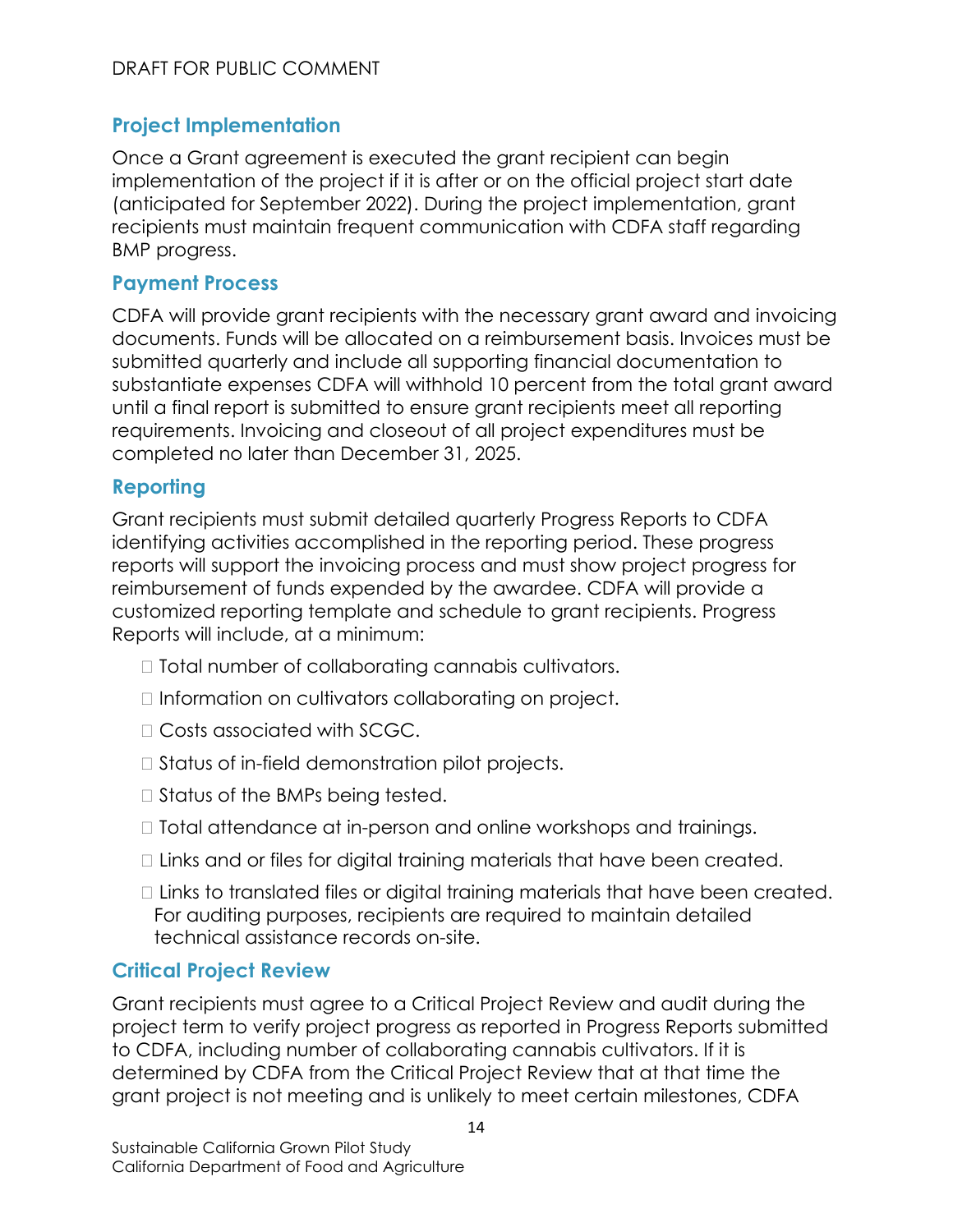has the right to terminate the Grant Agreement pursuant to the Terms and Conditions of the Grant Agreement. If the grant is terminated and has incurred any costs during the term, the Grantee must return any previously reimbursed funds. Termination may result in forfeiture by the grantee of any funds retained pursuant to 10 percent retention policy. Critical Project Review may be completed through an auditing process.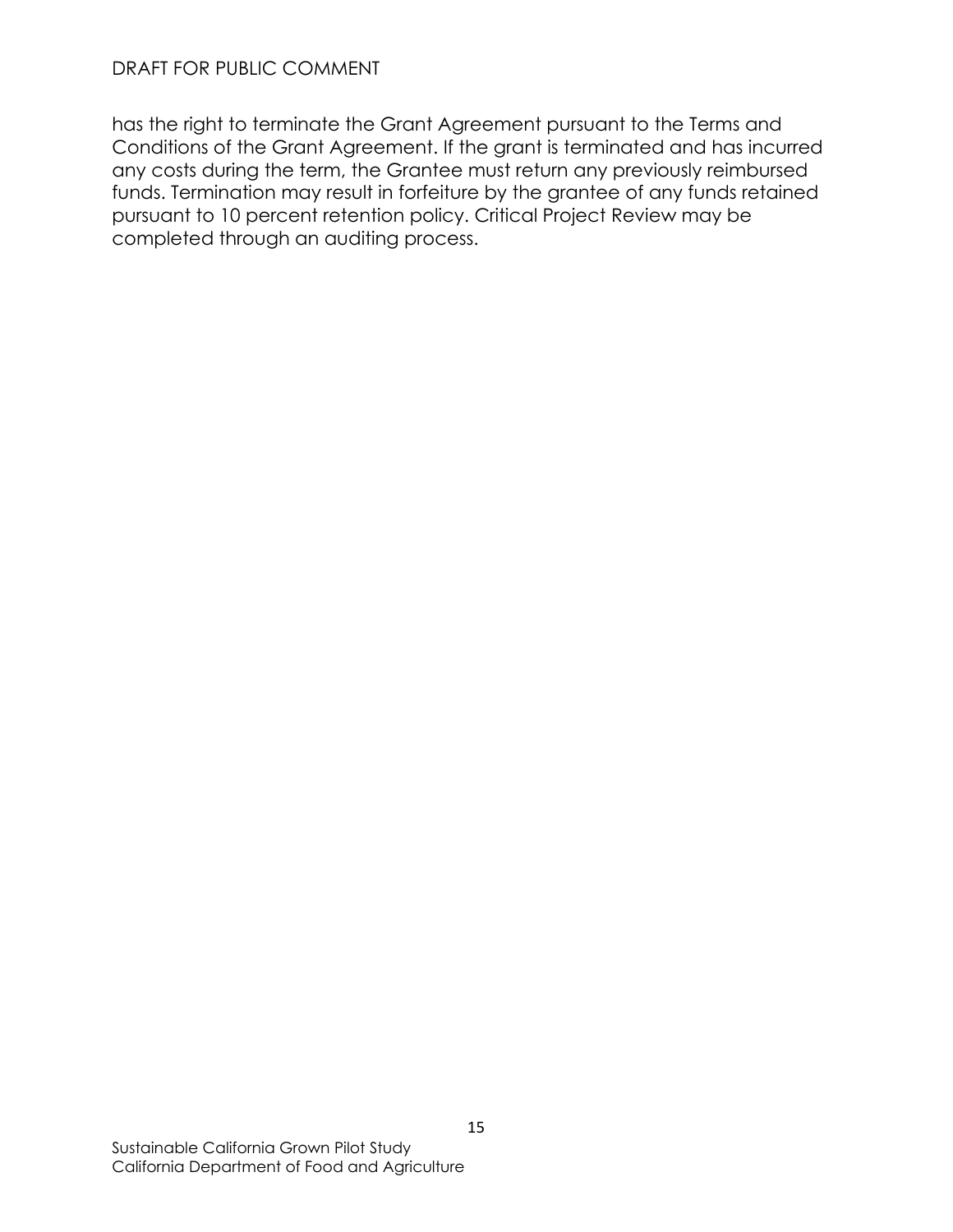# <span id="page-15-0"></span>Appendix A: Preview of Application Questionnaire

# **APPLICANT INFORMATION**

Name of the organization that will serve as lead for the project and will receive grant funds

Lead organization's Federal Tax Identification Number

Lead organization type

Lead organization's Mailing Street Address

Lead organization's Mailing City<br>Lead organization's Mailing Zip

Lead organization's County

Legislative information: Identify your Senate and Assembly Districts: click here Assembly District Number

Senate District Number

Full name of the primary contact person

Title of primary contact person

Email of primary contact person

Phone number of primary contact person

Full name of secondary contact person

Title of secondary contact person

Email of secondary contact person

Phone number of secondary contact person

Other collaborating entities?

Collaborating organization name(s)

Collaborating organization's lead contact person(s)

Email of cooperating organization's lead contact person(s)

Phone number of cooperating organization's lead person(s)

### **PROJECT OVERVIEW**

Project Title Project Summary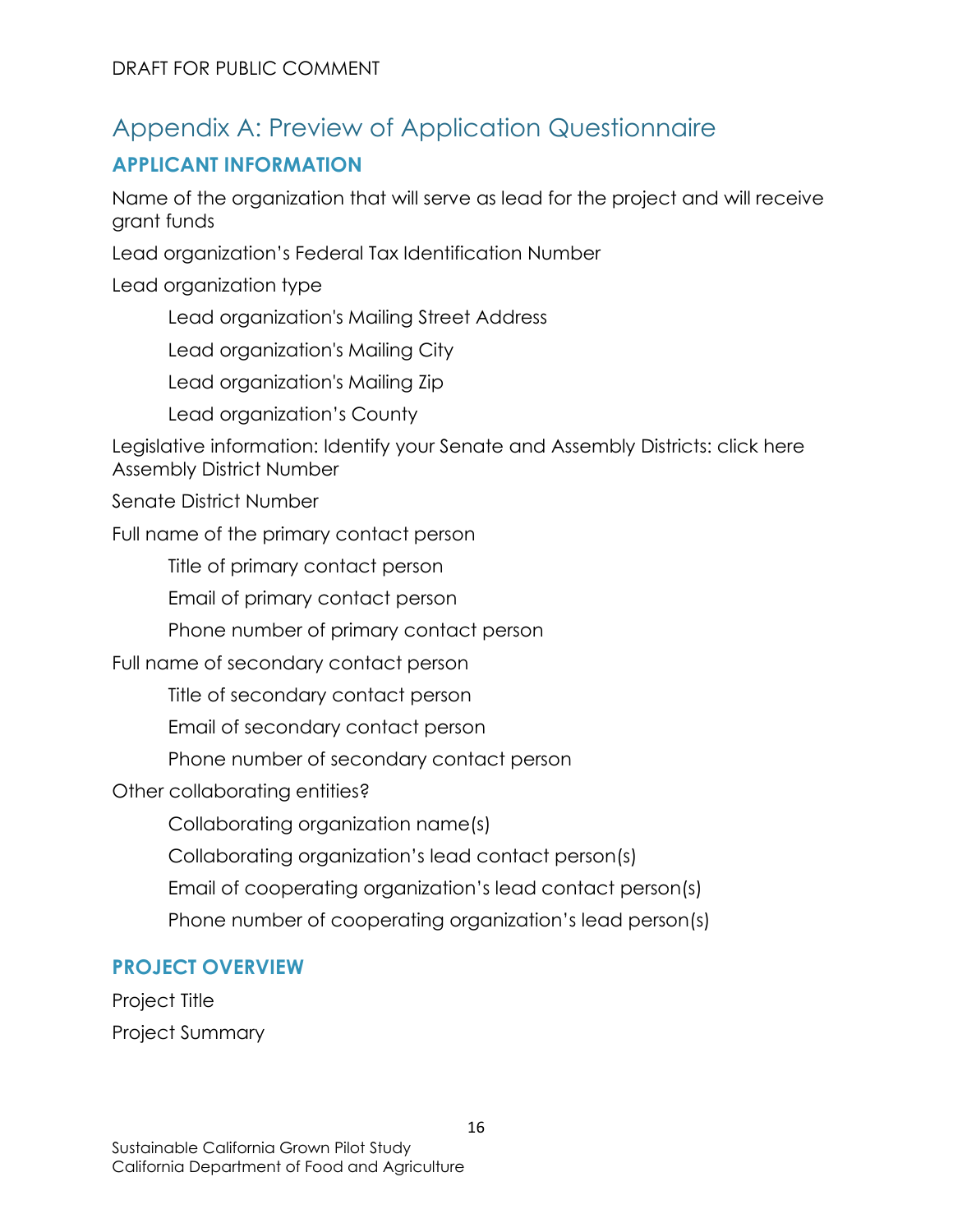# **STATEMENT OF QUALIFICATIONS**

**In this section, the applicant must provide sufficient information to demonstrate that the lead organization and all participating organizations (if any) have the personnel, experience, knowledge, skills, time and resources to develop and deliver the project. Please limit responses to each question to 1-3 paragraphs.** 

### Qualifications of the Organization:

Describe the lead applicant organization's background, purpose or mission as it relates to the project and address the organization's capacity to undertake the work of the project.

Provide a brief biography or summary of qualifications of the key personnel from lead applicant organization involved in the project. The biography or summary of qualifications should demonstrate key personnel have knowledge and experience in the subject area of the project.

 California Grown Cannabis pilot study? Explain how various tasks will be How will this team composition and representation from within the organization(s) enable successful implementation of the proposed Sustainable managed and coordinated and how the project manager's technical expertise will help achieve the goals of the project.

Outline the organization's experience and resources available working with communities and outdoor cannabis cultivators.

Briefly describe the organizations' (lead and partner) experience with demonstration projects.

Describe the organization's experience communicating with outdoor cannabis cultivators.

Describe the organization's experience hosting workshops and trainings.

Describe the organization's experience working with Socially Disadvantaged, AB 1550 Priority Populations, or Cannabis Equity Businesses.

Does the organization have the ability to serve non-English speakers? (Y/N)

assistance? In which non-English languages can the organization provide technical

Identify any relevant certifications that members of the organization(s) hold and indicate how these certifications might be useful.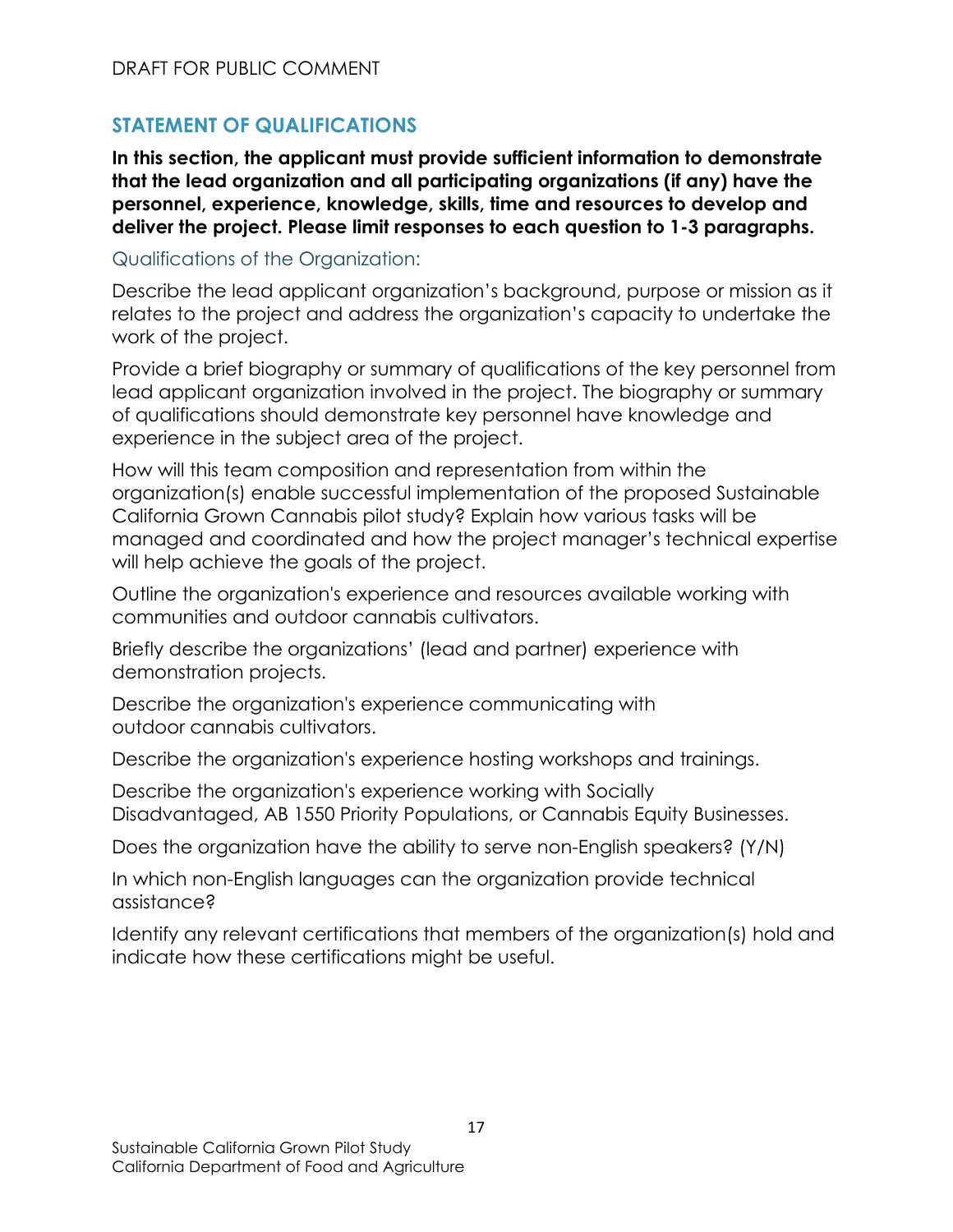### **STATEMENT OF NEED**

### **cultivation practices in their service area. Please limit responses to 1 to 3 In this section, the applicant will describe the need for sustainable cannabis paragraphs.**

Which counties or geographic region (e.g., county, district, watershed, etc.) will be served by the sustainable cannabis cultivation pilot study?

Describe the target audience of the project, including the needs of the community/region including issues of local and regional urgency.

Describe your organization's ability to address the community need through the SCGC pilot study.

### **PRIORITIZATION OF SOCIALLY DISADVANTAGED CULTIVATORS, PRIORITY POPULATIONS, OR CANNABIS EQUITY BUSINESSES**

### **Cannabis Equity Businesses. The technical review scoring criteria for SCGC offers additional points to applicants that commit to expending and tracking 25% of the awarded funds to working with Socially Disadvantaged cultivators, Priority Populations, or**

 Will the organization commit to expending 25 percent of the awarded funds to working with Socially Disadvantaged cultivators, Priority Populations, or Cannabis Equity Businesses? (Y/N)

Populations, or Cannabis Equity Businesses? Describe the plan for your organization to achieve this target (25% of funding allocated to working with Socially Disadvantaged cultivators, Priority

 dedicated to Socially Disadvantaged cultivators, Priority Populations, or Describe what tools and methods the organization will use to track expenditures Cannabis Equity Businesses?

### **farms (i.e., cultivators operating under a single medium, small, specialty, or Awardees of the SCGC program should also prioritize participation of small specialty cottage state cultivation licenses).**

Describe the strategy that will be implemented to prioritize participation of small farms (i.e., cultivators operating under a single medium, small, specialty, or specialty cottage state cultivation licenses).

### **WORKPLAN**

**Prior to completing the questions below, review and complete the Workplan and Budget Template. If planning on supporting SDCC, indicate in the Workplan and Budget.** 

Upload the completed Workplan and Budget Template (Microsoft excel file).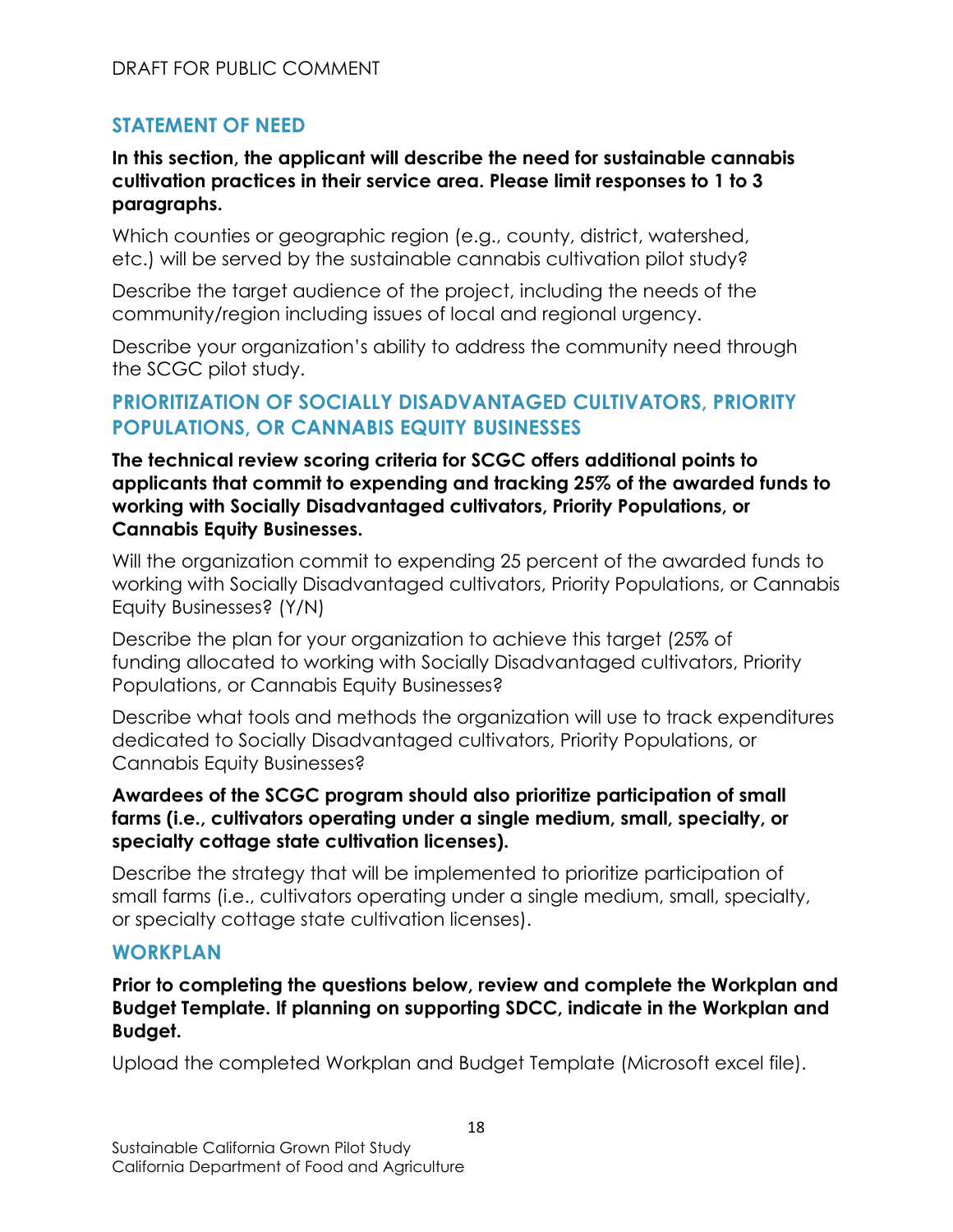**The Sustainable California Grown Cannabis pilot project has two primary objectives. Applicants may request funding to engage in one or both objectives. In this section, please identify which objectives the applicant organization will seek to fulfill through the proposed workplan and upload the Workplan and Budget Template.** 

Select the Objectives that are included in the Workplan

1. Identify, test, and promote environmentally friendly BMPs to reduce the environmental impact of outdoor cannabis cultivation

2. Provide funding to incentivize licensed legacy outdoor cannabis growers to participate in the collection of data to develop the BMPs and participate in demonstration projects.

Objective 1: Identify, test, and promote environmentally friendly BMPs to reduce the environmental impact of outdoor cannabis cultivation

 Describe the strategy to identify the cultivation practices to be studied in the SCGC pilot study.

 the development and implementation stages of the SCGC pilot study. Provide details of outreach and coordination that will be used to in both

 that the lead organization will rely upon in order to develop and coordinate the SCGS pilot study. Describe the technical references, the resources (such as software) and training

person, live remote, on-demand/webinar). Describe the outreach and strategy to provide training to SCGC pilot study regarding BMPs including what type of training format(s) will be used (e.g., in-

In which languages will training be made available?

What topics will be covered in the training curriculum?

Describe the reference materials or resources that will be used to develop training curriculum.

Will on-demand webinars be created?

In which languages will on-demand trainings be made available?

 Objective 2: Provide funding to incentivize licensed legacy outdoor cannabis participate in demonstration projects. growers to participate in the collection of data to develop the BMPs and

 of cultivation BMPs in their area of the SCGC pilot study including how cultivators supervision of the study. Describe how the organization will oversee and coordinate the implementation will be selected, reimbursed for participation in the study, and ongoing